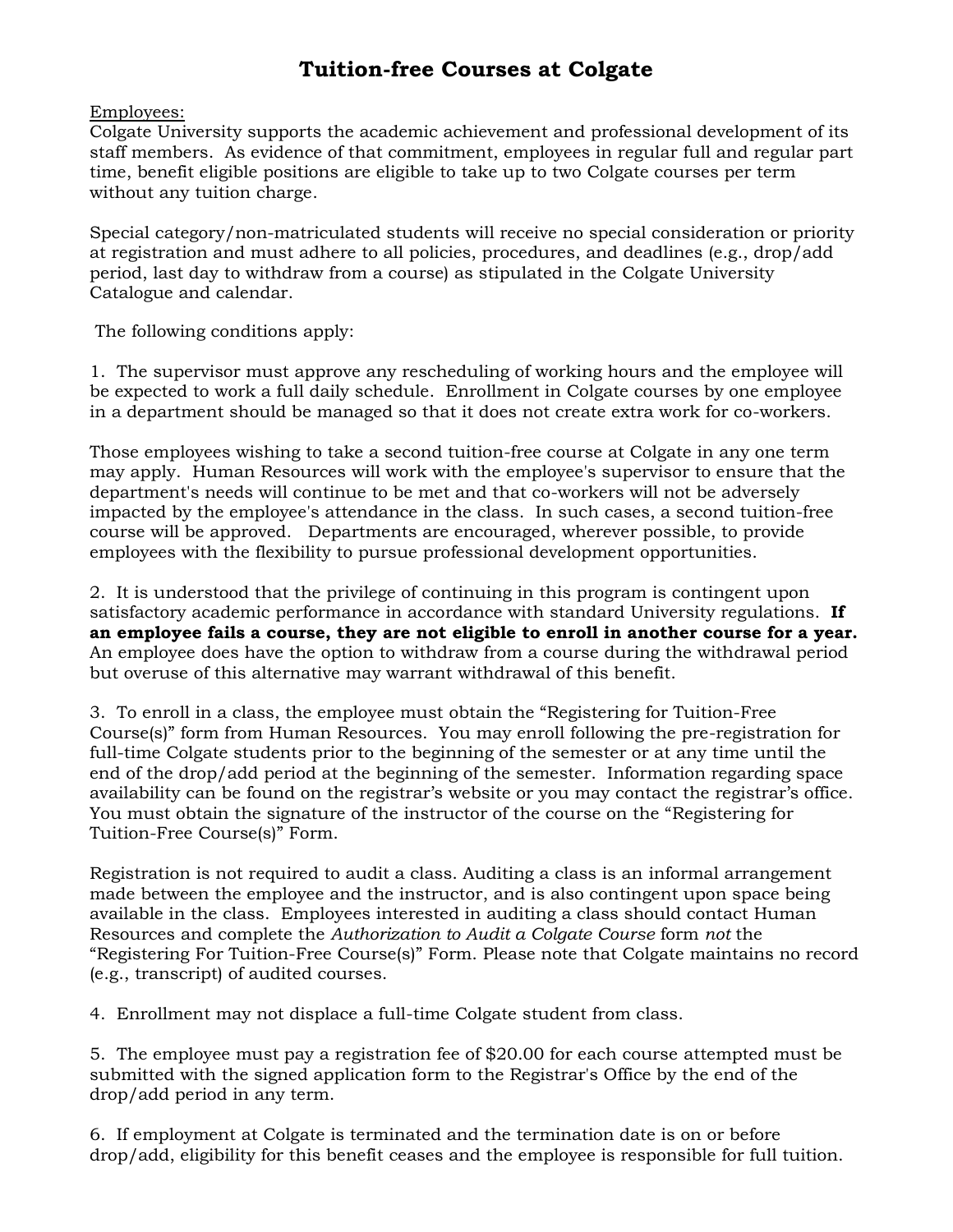If the termination date is after drop/add, the course may be completed under the terms of this benefit.

### Spouses/Domestic Partners:

Spouses or domestic partners of employees in regular full and regular part time, benefit eligible positions are eligible to take two Colgate courses per term without any tuition charge subject to conditions 2 through 6 above. Those wishing to take more than two courses in any term may do so at a cost of one-half tuition for each additional course. Spouses of interns and employees in comparable positions are not eligible for this benefit.

Colgate employees, their spouses or domestic partners interested in obtaining a Colgate degree will need to apply through Colgate's Office of Admission. This application process should take place once a minimum of four Colgate courses have been completed but not later than having completed eight Colgate courses. Anyone considering matriculation should talk with the Director of Academic Support and Disability Services as soon as possible regarding their course selection. Potential applicants are also encouraged to talk with the transfer coordinators in the Office of Admission prior to submitting the application.

Application materials may be obtained from Colgate's Admission Office. Transfer admission information can be found in Colgate's transfer, visiting, and special student fact sheet as well as Colgate's transfer application or on the website: *[http://www.colgate.edu/admission](http://www.colgate.edu/admission-financial-aid)[financial-aid](http://www.colgate.edu/admission-financial-aid)*. Admission criteria for employees/spouses/domestic partners are similar to Colgate's admission standards for non-employees. Questions about the Admission process should be directed to the transfer coordinators in the Office of Admission.

## **Application Procedure**

### **All employees and spouses must complete an "Application For Tuition-Free Course(s)" to be eligible for this benefit.**

*You may wish to check the Registrar's Office web page (www.colgate.edu/registrar) or speak directly with the instructor regarding course availability*

1. Submit the completed application, with your supervisor's signature, to the Human Resources Consultant. The "Registering for Tuition-Free Course(s)" form of a spouse does not require a supervisor's signature.

2. Obtain the Instructor's signature.

3. Take the application to the Office of the Controller on the ground floor of James B. Colgate Hall when submitting the \$20 per course application fee and obtain appropriate signature.

4. Take the application to the Registrar's Office. You may register for courses following the pre-registration period for full-time Colgate students the semester prior to the semester in which you wish to enroll or you may register during the Drop/Add period at the beginning of the semester. Return the signed form to the Registrar's Office in order to be officially enrolled in the course. (Please refer to the Academic Calendar for Drop/Add dates each semester. The calendar is available on the Colgate website.)

**PLEASE NOTE: IRS regulations govern the taxability of tuition benefits.** Currently, the value of graduate tuition benefits in excess of \$5,250 is taxable. The taxes associated with the value of the graduate course(s) will be withheld from your paycheck as soon as possible after the drop/add period. Please contact Human Resources for more information.

Revised Nov 2021